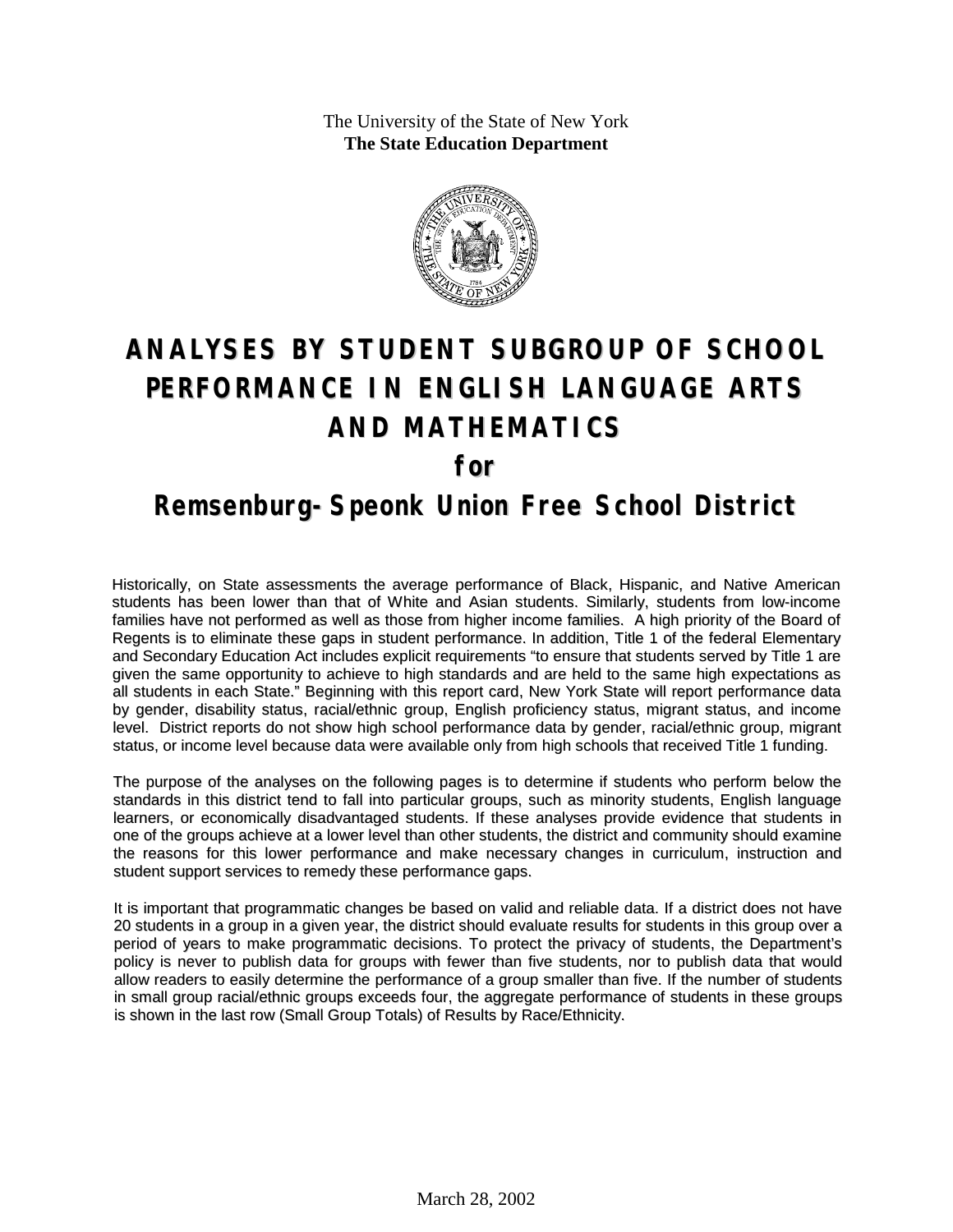## **Elementary English Language Arts**

A description of the performance levels and summary results for all general-education students and all students with disabilities can be found in the *Overview* of the New York State Report Card.

| <b>Student Subgroup</b>                  | <b>Counts of Students</b> |            |                             |                |              |             |             |              | <b>Percentages</b>           |                  |
|------------------------------------------|---------------------------|------------|-----------------------------|----------------|--------------|-------------|-------------|--------------|------------------------------|------------------|
|                                          | <b>Not Tested</b>         |            |                             | <b>Tested</b>  |              |             |             |              | of Tested<br><b>Students</b> |                  |
|                                          | <b>ALT</b>                | <b>ELL</b> | No<br>Valid<br><b>Score</b> | Level<br>1     | Level<br>2   | Level<br>3  | Level<br>4  | Total        | Level<br>$2 - 4$             | Level<br>$3 - 4$ |
| Results by Race/Ethnicity                |                           |            |                             |                |              |             |             |              |                              |                  |
| American Indian/Alaskan<br><b>Native</b> | $\mathbf 0$               | 0          | $\pmb{0}$                   | $\pmb{0}$      | 0            | 0           | 0           | 0            | 0%                           | 0%               |
| <b>Black</b>                             | $\pmb{0}$                 | 0          | $\pmb{0}$                   | s              | $\mathbf s$  | $\mathbf s$ | $\mathbf s$ | $\mathbf{1}$ | s                            | s                |
| Hispanic                                 | 0                         | 0          | $\pmb{0}$                   | $\pmb{0}$      | 0            | $\pmb{0}$   | 0           | 0            | 0%                           | 0%               |
| Asian or Pacific Islander                | $\mathbf 0$               | 0          | $\mathbf 0$                 | s              | s            | s           | s           | 2            | s                            | s                |
| White                                    | $\mathbf 0$               | 0          | $\mathbf 0$                 | s              | $\mathbf s$  | ${\bf s}$   | $\mathbf s$ | 26           | $\mathbf s$                  | s                |
| Total                                    | $\mathbf 0$               | 0          | $\pmb{0}$                   | 2              | 3            | 11          | 13          | 29           | 93%                          | 83%              |
| Small Group Totals (s)                   | 0                         | 0          | 0                           | 2              | 3            | 11          | 13          | 29           | 93%                          | 83%              |
| Results by Gender                        |                           |            |                             |                |              |             |             |              |                              |                  |
| Female                                   | $\mathbf 0$               | 0          | $\pmb{0}$                   | 1              | $\mathbf{1}$ | 5           | 4           | 11           | 91%                          | 82%              |
| Male                                     | $\mathbf 0$               | 0          | 0                           | 1              | 2            | 6           | 9           | 18           | 94%                          | 83%              |
| Total                                    | $\mathbf 0$               | 0          | $\mathbf 0$                 | 2              | 3            | 11          | 13          | 29           | 93%                          | 83%              |
| Results by English Proficiency Status    |                           |            |                             |                |              |             |             |              |                              |                  |
| <b>English Proficient</b>                | 0                         | 0          | $\pmb{0}$                   | $\mathbf S$    | $\mathbf S$  | $\mathbf S$ | s           | 28           | $\mathbf S$                  | $\mathbf s$      |
| <b>Limited English Proficient</b>        | $\mathbf 0$               | 0          | $\pmb{0}$                   | $\mathbf S$    | $\mathsf{s}$ | s           | s           | $\mathbf{1}$ | $\mathbf s$                  | s                |
| Total                                    | $\mathbf 0$               | 0          | $\mathbf 0$                 | 2              | 3            | 11          | 13          | 29           | 93%                          | 83%              |
| Results by Income Level                  |                           |            |                             |                |              |             |             |              |                              |                  |
| Economically<br>Disadvantaged            | $\mathbf 0$               | 0          | $\pmb{0}$                   | s              | $\mathbf S$  | s           | s           | $\mathbf 1$  | s                            | s                |
| Not Disadvantaged                        | $\mathbf 0$               | 0          | $\mathbf 0$                 | s              | $\mathbf s$  | s           | s           | 28           | $\mathbf s$                  | s                |
| Total                                    | $\mathbf 0$               | 0          | $\pmb{0}$                   | 2              | 3            | 11          | 13          | 29           | 93%                          | 83%              |
| Results by Migrant Status                |                           |            |                             |                |              |             |             |              |                              |                  |
| <b>Migrant Family</b>                    | 0                         | 0          | $\pmb{0}$                   | $\pmb{0}$      | 0            | $\mathbf 0$ | 0           | 0            | 0%                           | 0%               |
| Not Migrant Family                       | $\pmb{0}$                 | 0          | $\pmb{0}$                   | $\overline{c}$ | 3            | 11          | 13          | 29           | 93%                          | 83%              |
| Total                                    | 0                         | 0          | $\pmb{0}$                   | $\overline{2}$ | 3            | 11          | 13          | 29           | 93%                          | 83%              |

**Note. ALT** designates severely disabled students eligible for the New York State Alternate Assessment; **ELL** designates English language learners eligible for an alternative assessment of proficiency in reading English; and **No Valid Score** designates students who did not receive a valid test score because of absence from all or part of the test or because the test was administered under nonstandard conditions.

 Remsenburg-Speonk Union Free School **District** 

58-09-01-02-0000

03/28/02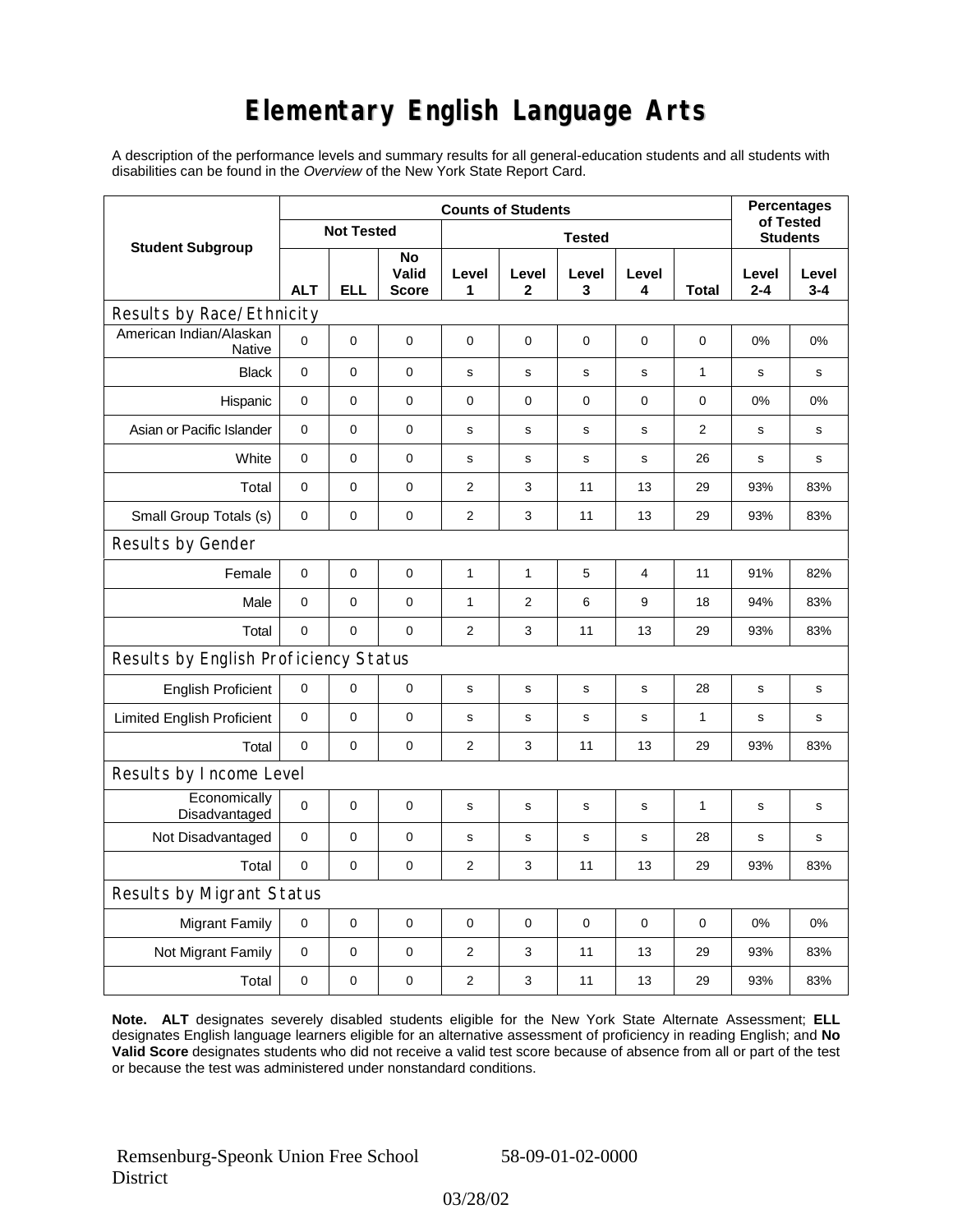## **Elementary Mathematics**

A description of the performance levels and summary results for all general-education students and all students with disabilities can be found in the *Overview* of the New York State Report Card.

| <b>Student Subgroup</b>                  | <b>Counts of Students</b> |             |                             |                |                       |                |             |              | <b>Percentages</b><br>of Tested |                  |  |
|------------------------------------------|---------------------------|-------------|-----------------------------|----------------|-----------------------|----------------|-------------|--------------|---------------------------------|------------------|--|
|                                          | <b>Not Tested</b>         |             |                             | <b>Tested</b>  |                       |                |             |              | <b>Students</b>                 |                  |  |
|                                          | <b>ALT</b>                | <b>ELL</b>  | No<br>Valid<br><b>Score</b> | Level<br>1     | Level<br>$\mathbf{2}$ | Level<br>3     | Level<br>4  | Total        | Level<br>$2 - 4$                | Level<br>$3 - 4$ |  |
| Results by Race/Ethnicity                |                           |             |                             |                |                       |                |             |              |                                 |                  |  |
| American Indian/Alaskan<br><b>Native</b> | 0                         | $\mathbf 0$ | $\mathbf 0$                 | $\mathbf 0$    | 0                     | 0              | 0           | 0            | 0%                              | 0%               |  |
| <b>Black</b>                             | 0                         | $\mathsf 0$ | $\pmb{0}$                   | $\mathbf s$    | $\mathbf s$           | s              | $\mathbf s$ | $\mathbf{1}$ | s                               | s                |  |
| Hispanic                                 | 0                         | 0           | $\mathbf 0$                 | $\mathbf 0$    | $\mathbf 0$           | 0              | 0           | 0            | 0%                              | 0%               |  |
| Asian or Pacific Islander                | $\mathbf 0$               | 0           | $\mathbf 0$                 | s              | s                     | s              | s           | 2            | s                               | s                |  |
| White                                    | 0                         | 0           | 0                           | $\mathbf s$    | s                     | s              | s           | 26           | s                               | s                |  |
| Total                                    | $\mathbf 0$               | 0           | $\mathbf 0$                 | $\overline{2}$ | 0                     | 7              | 20          | 29           | 93%                             | 93%              |  |
| Small Group Totals (s)                   | $\mathbf 0$               | 0           | $\mathbf 0$                 | $\mathbf{2}$   | $\mathbf 0$           | $\overline{7}$ | 20          | 29           | 93%                             | 93%              |  |
| Results by Gender                        |                           |             |                             |                |                       |                |             |              |                                 |                  |  |
| Female                                   | 0                         | $\mathsf 0$ | $\pmb{0}$                   | 1              | $\mathbf 0$           | 4              | 6           | 11           | 91%                             | 91%              |  |
| Male                                     | $\mathbf 0$               | 0           | $\mathbf 0$                 | 1              | $\mathbf 0$           | 3              | 14          | 18           | 94%                             | 94%              |  |
| Total                                    | 0                         | 0           | $\mathbf 0$                 | $\overline{2}$ | $\mathbf 0$           | $\overline{7}$ | 20          | 29           | 93%                             | 93%              |  |
| Results by English Proficiency Status    |                           |             |                             |                |                       |                |             |              |                                 |                  |  |
| <b>English Proficient</b>                | 0                         | 0           | $\mathbf 0$                 | s              | $\mathbf s$           | s              | s           | 28           | s                               | $\mathbf s$      |  |
| <b>Limited English Proficient</b>        | 0                         | 0           | $\mathbf 0$                 | s              | $\mathsf{s}$          | s              | s           | 1            | s                               | s                |  |
| Total                                    | $\mathbf 0$               | 0           | $\mathbf 0$                 | $\overline{2}$ | $\mathbf 0$           | $\overline{7}$ | 20          | 29           | 93%                             | 93%              |  |
| Results by Income Level                  |                           |             |                             |                |                       |                |             |              |                                 |                  |  |
| Economically<br>Disadvantaged            | $\mathbf 0$               | $\mathsf 0$ | $\mathbf 0$                 | $\mathbf s$    | S                     | $\mathbf s$    | s           | 1            | $\mathbf s$                     | s                |  |
| Not Disadvantaged                        | $\mathbf 0$               | 0           | $\mathbf 0$                 | s              | s                     | s              | s           | 28           | s                               | s                |  |
| Total                                    | $\mathbf 0$               | $\mathbf 0$ | $\pmb{0}$                   | $\overline{2}$ | 0                     | $\overline{7}$ | 20          | 29           | 93%                             | 93%              |  |
| Results by Migrant Status                |                           |             |                             |                |                       |                |             |              |                                 |                  |  |
| <b>Migrant Family</b>                    | $\mathbf 0$               | 0           | $\pmb{0}$                   | $\pmb{0}$      | $\mathbf 0$           | 0              | 0           | $\mathbf 0$  | 0%                              | 0%               |  |
| Not Migrant Family                       | 0                         | 0           | $\pmb{0}$                   | $\overline{c}$ | 0                     | 7              | 20          | 29           | 93%                             | 93%              |  |
| Total                                    | 0                         | 0           | 0                           | 2              | 0                     | $\overline{7}$ | 20          | 29           | 93%                             | 93%              |  |

**Note. ALT** designates severely disabled students eligible for the New York State Alternate Assessment; **ELL** designates English language learners eligible for an alternative assessment of proficiency in reading English; and **No Valid Score** designates students who did not receive a valid test score because of absence from all or part of the test or because the test was administered under nonstandard conditions.

 Remsenburg-Speonk Union Free School **District** 

58-09-01-02-0000